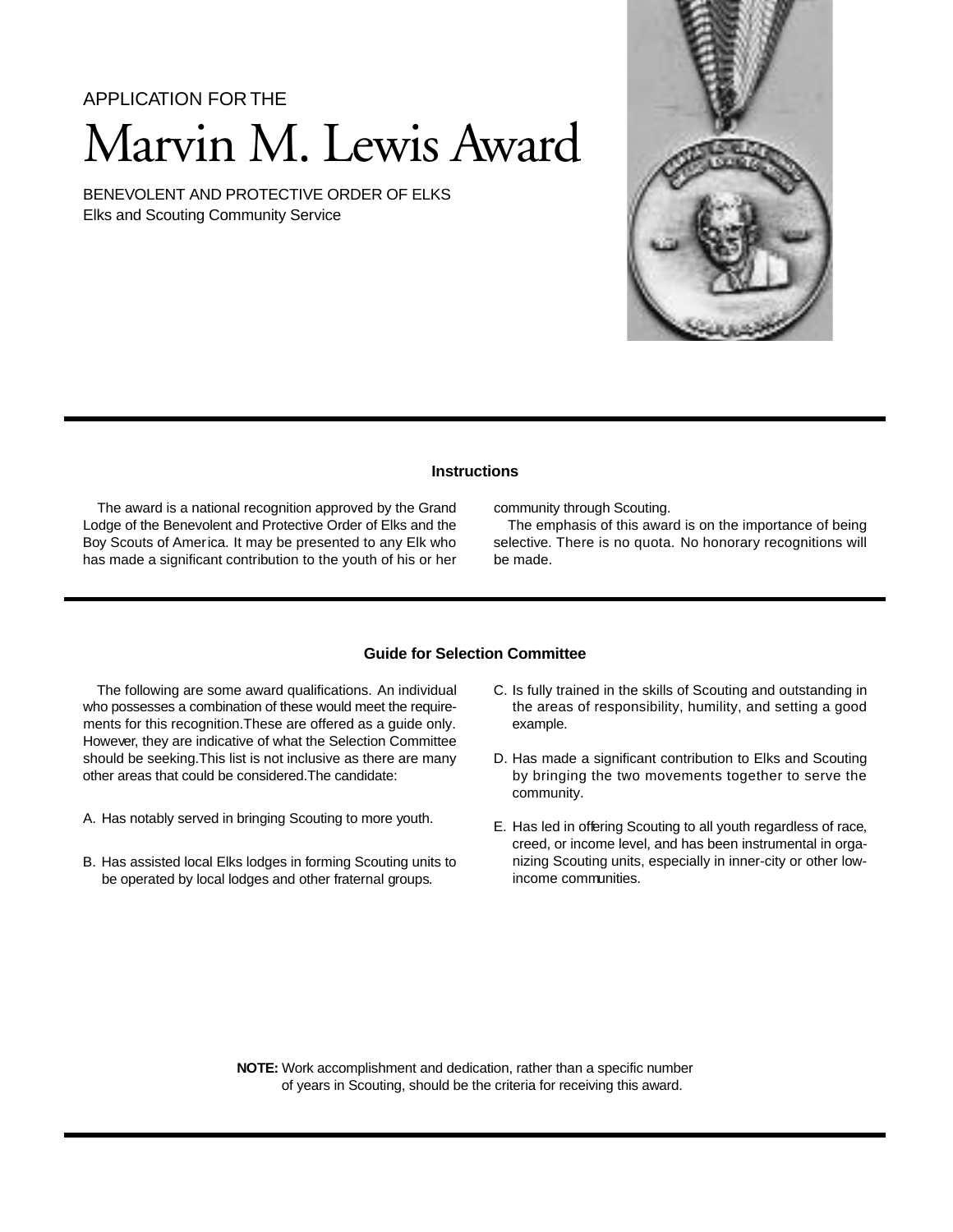

# Marvin M. Lewis Award

# **The Significance of the Marvin M. Lewis Award**

In recognition of Elks' contributions to America's future, the Grand Lodge of the Benevolent and Protective Order of Elks established the Marvin M. Lewis Award. It recognizes lodge members in good standing who have made a significant contribution to the youth of their communities by volunteering in the programs of the Boy Scouts of America. The award is named for Marvin M. Lewis, PGER, who gave strong support to Scouting over the years.

The Marvin M. Lewis Award was introduced in 1998. The award, a recognition approved by the Grand Lodge, gives local lodges an opportunity to submit members to be recognized for their service to youth, and also makes the public aware of the important role Elks play in the community.

#### **The Application and Selection for the Marvin M. Lewis Award**

Marvin M. Lewis Awards will be presented annually at the Grand Lodge convention only. The Grand Lodge selection committee makes the final determination on all recipients.

Applications may be obtained from the Boy Scouts of America, Relationships Division, S226, 1325 West Walnut Hill Lane, P.O. Box 152079, Irving, TX 75015-2079, or the Grand Lodge.

#### **The recommended procedure for selecting**  a recipient of the Marvin M. Lewis Award is as follows:

The Grand Lodge invites all local lodges to submit their candidates for the award. Any person, group, or affiliated council may likewise nominate a Scouter/member for the Marvin M. Lewis Award. The nominees may be submitted through their local lodges or directly to the Scout council.In any event, they must have the local lodge recommendation.

The Grand Lodge makes the final selection of the recipients from the candidates submitted. The Grand Lodge forwards the recipient's completed application, containing all of the approp riate signatures, to the Boy Scouts of America, Relationships Division, S226, 1325 West Walnut Hill Lane, P.O. Box 152079. Irving, TX 75015-2079.

#### **Qualification Guidelines**

The nominating committee of the local lodge may develop its own standards for submittal, but should consider such factors as the nominee's record in (see the front page of this Marvin M. Lewis Award application):

- Forming Scouting units, especially those to be operated by local Elks lodges.
- Recruiting Elks members to become Scout leaders and to be involved in units operated by Elks lodges.
- Taking Scouter training and setting a good example for youth.
- Promoting Scouting for all youth, regardless of race, creed, or disabling condition.

Although a nominee's length of service in Scouting may be considered, no specific number of years should be required.A person's record of accomplishment and dedication should weigh more heavily than longevity.

# **Presentation of the Marvin M. Lewis Award**

The presentation shall be made annually at Grand Lodge, with no exceptions.

In addition, after the Grand Lodge presentation a local presentation can be made at an event such as a BSA local council or district function, or a local lodge awards dinner.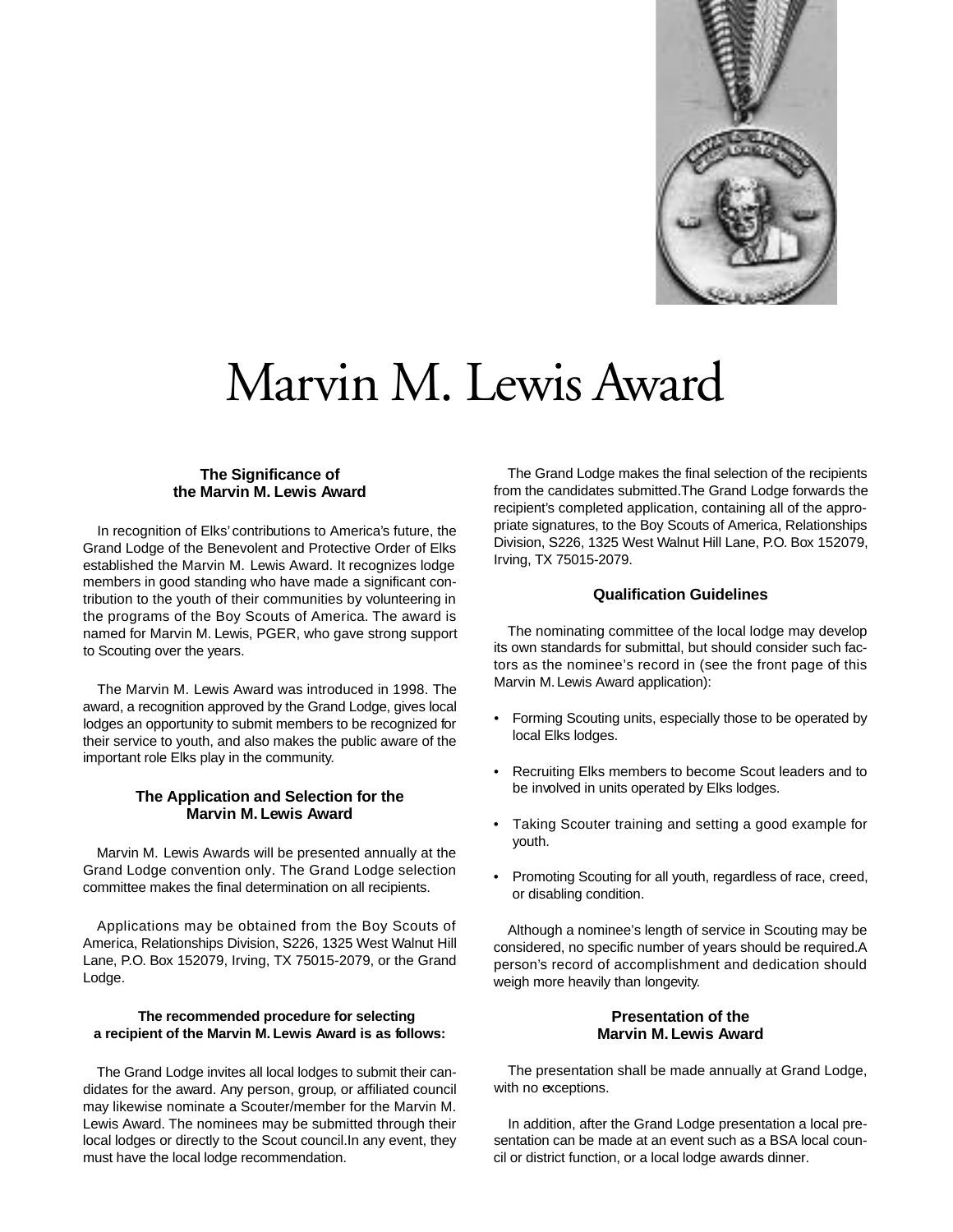# **Record of Candidate**

(Give pertinent facts: dates, offices held, etc. If more space is needed, please add extra sheets.)

A. IN LOCAL LODGE, STATE, AND/OR GRAND LODGE COMMITTEES

B. IN BOY SCOUTS OF AMERICA

 $\square$  Established Scouting units operated by Elks organizations.

 $\Box$  Other BSA involvement.

C. IN OTHER COMMUNITY ORGANIZATIONS (activities in civic, religious, educational, fraternal, and other fields.)

|                                                                                                                                 |      | Date  |                                                                                                                |
|---------------------------------------------------------------------------------------------------------------------------------|------|-------|----------------------------------------------------------------------------------------------------------------|
| Address<br><u> 1989 - Johann John Stone, mars eta bainar eta bainar eta baina eta baina eta baina eta baina eta baina eta b</u> | Citv | State | Zip and the set of the set of the set of the set of the set of the set of the set of the set of the set of the |
| Remarks                                                                                                                         |      |       |                                                                                                                |
|                                                                                                                                 |      |       |                                                                                                                |